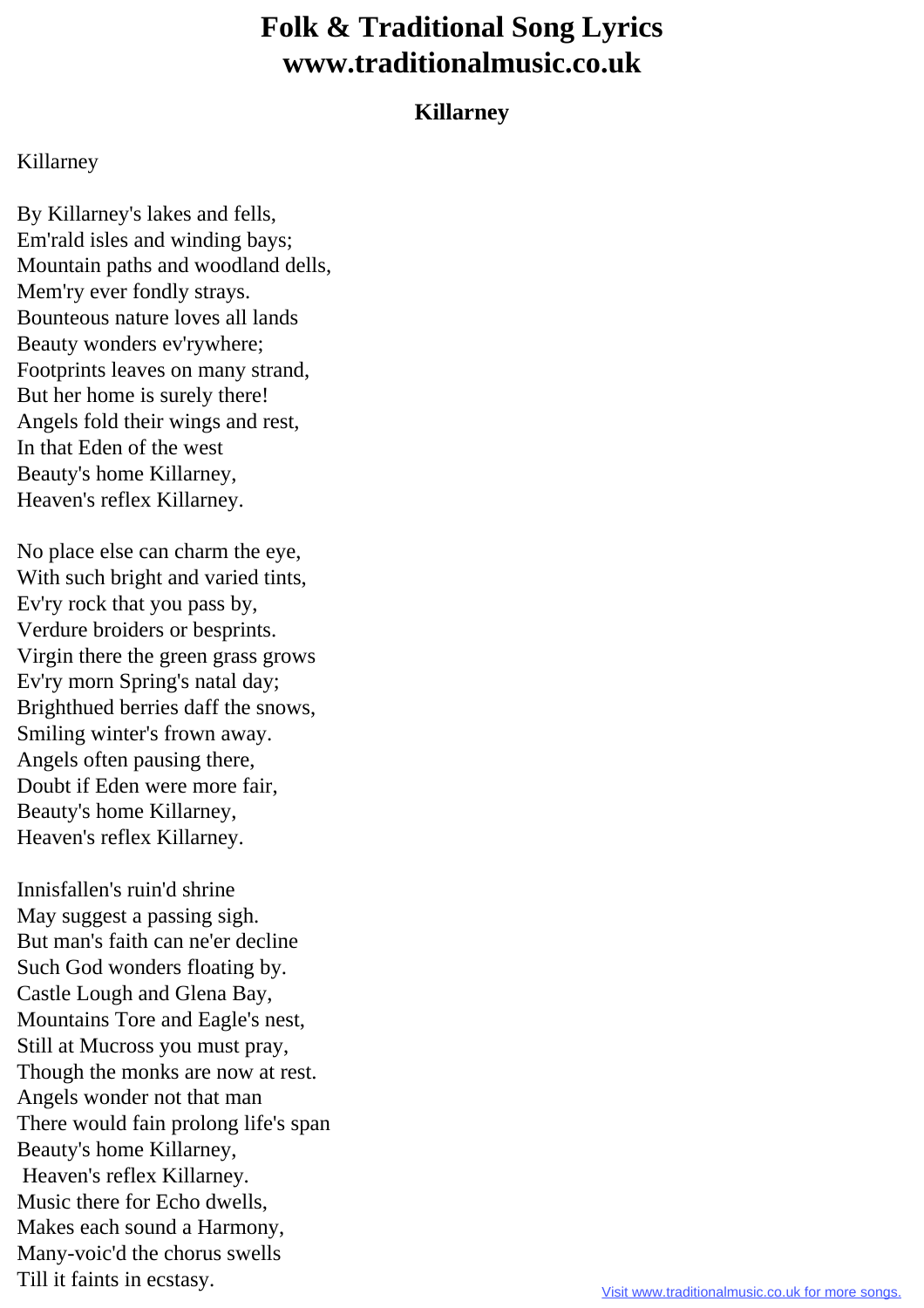With the charmful tints below Seems the Heaven above to vie, All rich colours that we know Tinge the cloud-wreaths in that sky. Wings of Angels so might shine Glancing back soft light divine, Beauty's home Killarney, Heaven's reflex Killarney.

By Killarney's lakes and fells, Em'rald isles and winding bays; Mountain paths and woodland dells, Mem'ry ever fondly strays. Bounteous nature loves all lands Beauty wonders ev'rywhere; Footprints leaves on many strand, But her home is surely there! Angels fold their wings and rest, In that Eden of the west Beauty's home Killarney, Heaven's reflex Killarney.

No place else can charm the eye, With such bright and varied tints, Ev'ry rock that you pass by, Verdure broiders or besprints. Virgin there the green grass grows Ev'ry morn Spring's natal day; Brighthued berries daff the snows, Smiling winter's frown away. Angels often pausing there, Doubt if Eden were more fair, Beauty's home Killarney, Heaven's reflex Killarney.

Innisfallen's ruin'd shrine May suggest a passing sigh. But man's faith can ne'er decline Such God wonders floating by. Castle Lough and Glena Bay, Mountains Tore and Eagle's nest, Still at Mucross you must pray, Though the monks are now at rest. Angels wonder not that man There would fain prolong life's span Beauty's home Killarney, Heaven's reflex Killarney. Music there for Echo dwells,